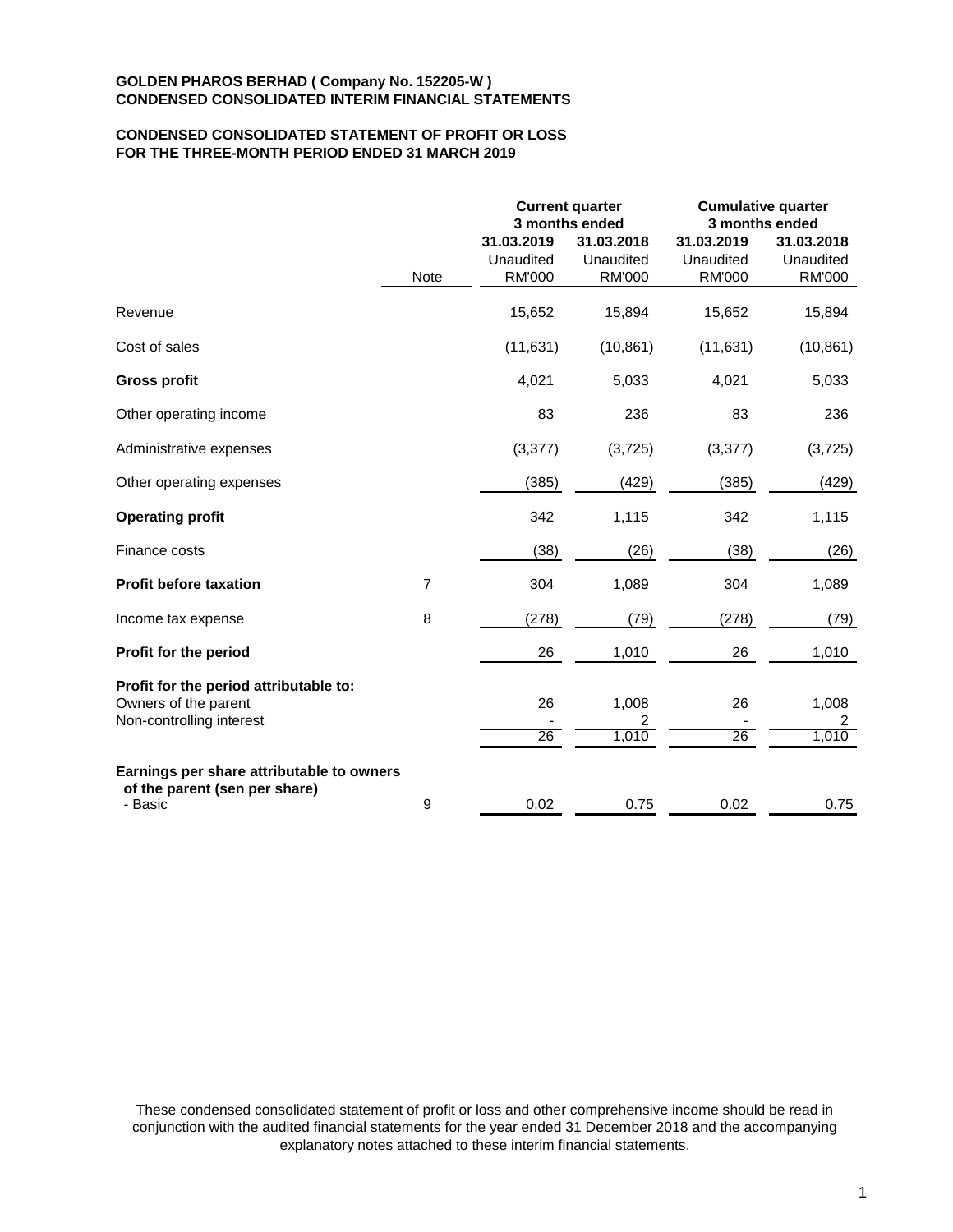# **CONDENSED CONSOLIDATED STATEMENT OF PROFIT OR LOSS AND OTHER COMPREHENSIVE INCOME FOR THE THREE-MONTH PERIOD ENDED 31 MARCH 2019 (CONTINUED)**

|                                                                                                                          |      |                                          | <b>Current quarter</b><br>3 months ended |                                          | <b>Cumulative quarter</b><br>3 months ended |
|--------------------------------------------------------------------------------------------------------------------------|------|------------------------------------------|------------------------------------------|------------------------------------------|---------------------------------------------|
|                                                                                                                          | Note | 31.03.2019<br>Unaudited<br><b>RM'000</b> | 31.03.2018<br>Unaudited<br><b>RM'000</b> | 31.03.2019<br>Unaudited<br><b>RM'000</b> | 31.03.2018<br>Unaudited<br>RM'000           |
| Profit for the period                                                                                                    |      | 26                                       | 1,010                                    | 26                                       | 1,010                                       |
| Other comprehensive income                                                                                               |      |                                          |                                          |                                          |                                             |
| Other comprehensive income to be reclassified<br>to profit or loss in subsequent periods:                                |      |                                          |                                          |                                          |                                             |
| Net gain/(loss) on fair value changes of fair value through<br>other comprehensive income ("FVTOCI")<br>financial assets |      | 58                                       | (338)                                    | 58                                       | (338)                                       |
| Other comprehensive income/(loss) for the<br>period, net of tax                                                          |      | 58                                       | (338)                                    | 58                                       | (338)                                       |
| Total comprehensive income for the period,<br>net of tax                                                                 |      | 84                                       | 672                                      | 84                                       | 672                                         |
| Total comprehensive income for the period,<br>net of tax attributable to:                                                |      |                                          |                                          |                                          |                                             |
| Owners of the parent                                                                                                     |      | 84                                       | 670                                      | 84                                       | 670                                         |
| Non-controlling interest                                                                                                 |      | 84                                       | 2<br>672                                 | 84                                       | 2<br>672                                    |
|                                                                                                                          |      |                                          |                                          |                                          |                                             |

These condensed consolidated statement of profit or loss and other comprehensive income should be read in conjunction with the audited financial statements for the year ended 31 December 2018 and the accompanying explanatory notes attached to these interim financial statements.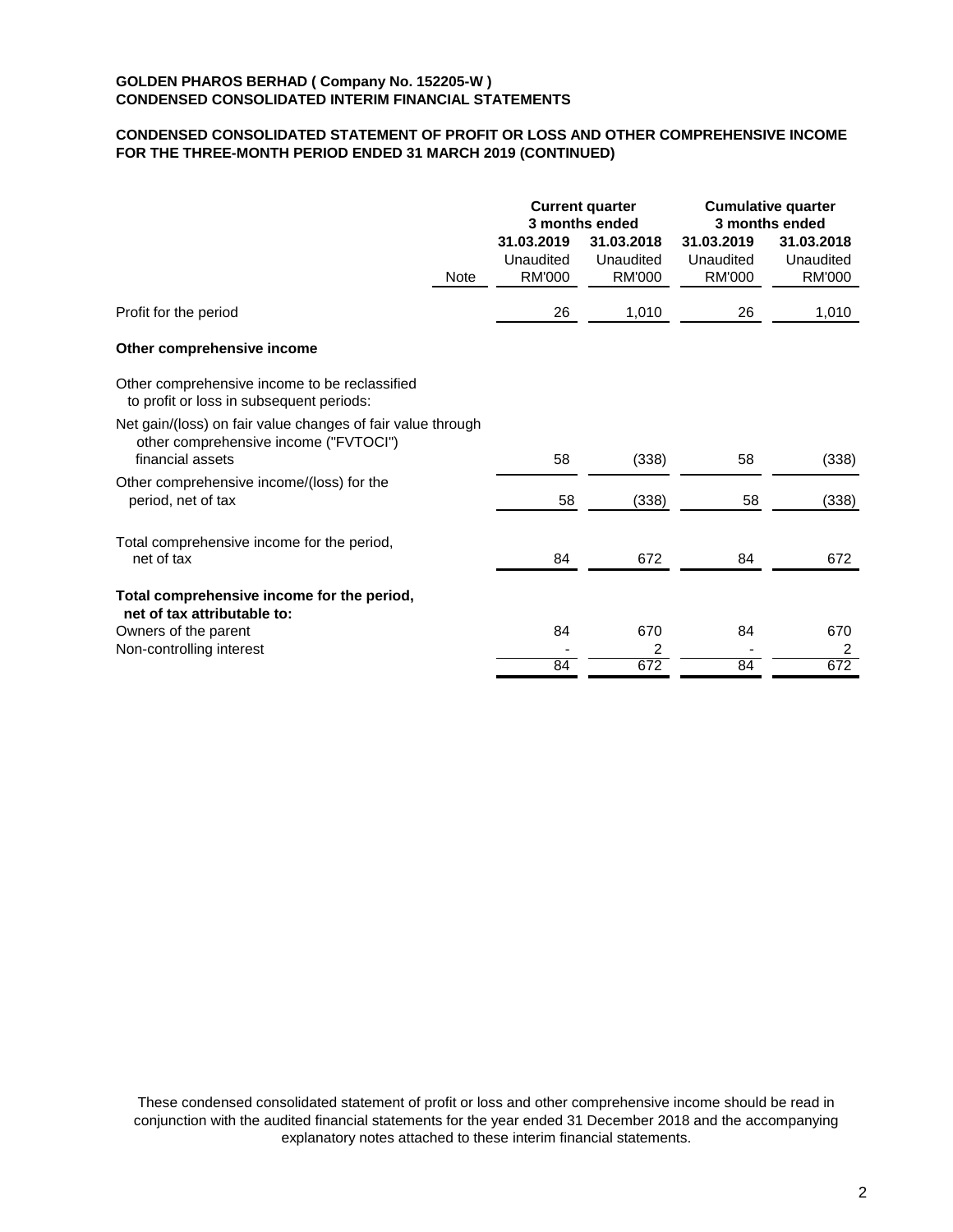# **CONDENSED CONSOLIDATED STATEMENT OF FINANCIAL POSITION AS AT 31 MARCH 2019**

|                                      |             | 31.03.2019    | 31.12.2018    |
|--------------------------------------|-------------|---------------|---------------|
|                                      |             | Unaudited     | Audited       |
|                                      | <b>Note</b> | <b>RM'000</b> | <b>RM'000</b> |
| <b>Assets</b>                        |             |               |               |
| <b>Non-current assets</b>            |             |               |               |
| Property, plant and equipment        | 10          | 50,003        | 50,301        |
| Investment properties                |             | 12,104        | 12,162        |
| Goodwill                             | 11          |               |               |
| Investment in associates             |             | 2,548         | 2,548         |
| Deferred tax assets                  |             | 1,106         | 1,064         |
| Investment securities                | 12          | 1,422         | 1,364         |
|                                      |             | 67,183        | 67,439        |
| <b>Current assets</b>                |             |               |               |
| Inventories                          |             | 9,119         | 7,326         |
| Trade and other receivables          |             | 19,572        | 16,966        |
| Tax recoverable                      |             | 144           | 932           |
| Cash and bank balances               | 13          | 14,297        | 18,812        |
|                                      |             | 43,132        | 44,036        |
| <b>Total assets</b>                  |             | 110,315       | 111,475       |
| <b>Equity and liabilities</b>        |             |               |               |
| <b>Equity</b>                        |             |               |               |
| Share capital                        | 14          | 68,192        | 68,192        |
| Retained earnings                    |             | 29,031        | 29,005        |
| Other reserves                       |             | (21, 439)     | (21, 556)     |
| <b>Total equity</b>                  |             | 75,784        | 75,641        |
| <b>Non-current liabilities</b>       |             |               |               |
| Retirement benefit obligations       |             | 7,522         | 7,368         |
| Borrowings                           | 15          | 1,432         | 1,271         |
|                                      |             | 8,954         | 8,639         |
| <b>Current liabilities</b>           |             |               |               |
| Retirement benefit obligations       |             | 278           | 992           |
| Borrowings                           | 15          | 288           | 496           |
| Trade and other payables             |             | 25,011        | 25,707        |
|                                      |             | 25,577        | 27,195        |
| <b>Total liabilities</b>             |             | 34,531        | 35,834        |
| <b>Total equity and liabilities</b>  |             | 110,315       | 111,475       |
| Net assets per share attributable to |             |               |               |
| owners of the parent ("RM")          |             | 0.56          | 0.56          |
|                                      |             |               |               |

These condensed consolidated statement of financial position should be read in conjunction with the audited financial statements for the year ended 31 December 2018 and the accompanying explanatory notes attached to these interim financial statements.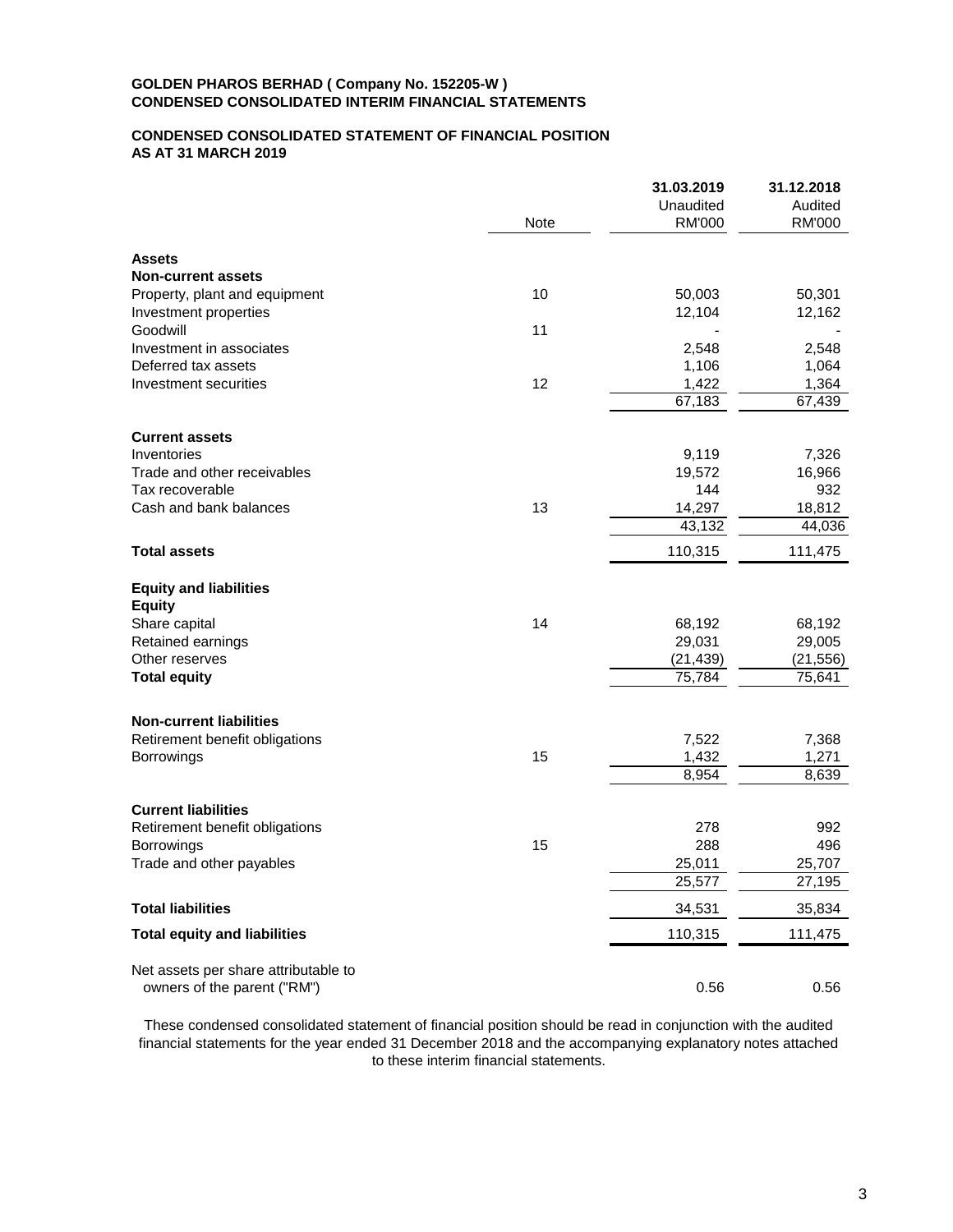#### **CONDENSED CONSOLIDATED STATEMENT OF CHANGES IN EQUITY FOR THE THREE-MONTH PERIOD ENDED 31 MARCH 2019**

|                                                                                                                     |                                   | Attributable to owners of the parent     |                                                       |                                              |                                               |                                                                  |                                                       |                                                                |                                                  |
|---------------------------------------------------------------------------------------------------------------------|-----------------------------------|------------------------------------------|-------------------------------------------------------|----------------------------------------------|-----------------------------------------------|------------------------------------------------------------------|-------------------------------------------------------|----------------------------------------------------------------|--------------------------------------------------|
|                                                                                                                     |                                   |                                          | Non-distributal Distributable                         |                                              | Non-distributable                             |                                                                  |                                                       |                                                                |                                                  |
|                                                                                                                     | Equity,<br>total<br><b>RM'000</b> | <b>Share</b><br>capital<br><b>RM'000</b> | <b>Total</b><br>retained<br>earnings<br><b>RM'000</b> | Other<br>reserves.<br>total<br><b>RM'000</b> | <b>Fair value</b><br>reserve<br><b>RM'000</b> | <b>Equity</b><br>contribution<br>from<br>owners<br><b>RM'000</b> | Reserve<br>arising<br>from<br>merger<br><b>RM'000</b> | <b>Employee</b><br>share<br>option<br>reserve<br><b>RM'000</b> | Non-<br>controlling<br>interest<br><b>RM'000</b> |
| Opening balance at 1 January 2019                                                                                   | 75,641                            | 68,192                                   | 29,005                                                | (21, 556)                                    | (134)                                         | 1,262                                                            | (22, 718)                                             | 34                                                             |                                                  |
| Profit for the period                                                                                               | 26                                |                                          | 26                                                    |                                              |                                               |                                                                  |                                                       |                                                                |                                                  |
| Other comprehensive income<br>- Net gain on fair value changes of FVTOCI financial<br>assets                        | 58                                |                                          |                                                       | 58                                           | 58                                            |                                                                  |                                                       |                                                                | ٠                                                |
| Total comprehensive income                                                                                          | 84                                | $\overline{\phantom{a}}$                 | 26                                                    | 58                                           | 58                                            | $\blacksquare$                                                   |                                                       |                                                                | $\sim$                                           |
| Transaction with owners<br>- Grant of equity-settled share options to employees<br>Closing balance at 31 March 2019 | 59<br>75,784                      | 68,192                                   | 29,031                                                | 59<br>(21, 439)                              | (76)                                          | 1,262                                                            | (22, 718)                                             | 59<br>93                                                       | $\sim$                                           |
| Opening balance at 1 January 2018<br>- As previously stated<br>- Effect of changes in accounting policies           | 74,425<br>(68)                    | 67,898                                   | 27,019<br>(68)                                        | (20, 521)                                    | 935                                           | 1,262                                                            | (22, 718)                                             |                                                                | 29                                               |
| As at 1 January 2018, as restated                                                                                   | 74,357                            | 67,898                                   | 26,951                                                | (20, 521)                                    | 935                                           | 1,262                                                            | (22, 718)                                             |                                                                | 29                                               |
| Profit for the period                                                                                               | 1,010                             |                                          | 1,008                                                 |                                              |                                               |                                                                  |                                                       |                                                                | $\overline{2}$                                   |
| Other comprehensive loss<br>- Net loss on fair value changes of FVTOCI financial<br>assets                          | (338)                             |                                          |                                                       | (338)                                        | (338)                                         |                                                                  |                                                       |                                                                |                                                  |
| Total comprehensive income/(loss)                                                                                   | 672                               | $\overline{\phantom{a}}$                 | 1,008                                                 | (338)                                        | (338)                                         |                                                                  |                                                       |                                                                | $\overline{2}$                                   |
| Closing balance at 31 March 2018                                                                                    | 75,029                            | 67,898                                   | 27,959                                                | (20, 859)                                    | 597                                           | 1,262                                                            | (22, 718)                                             |                                                                | 31                                               |

These condensed consolidated statement of changes in equity should be read in conjunction with the audited financial statements for the year ended 31 December 2018 and the accompanying explanatory notes attached to these interim financial statements.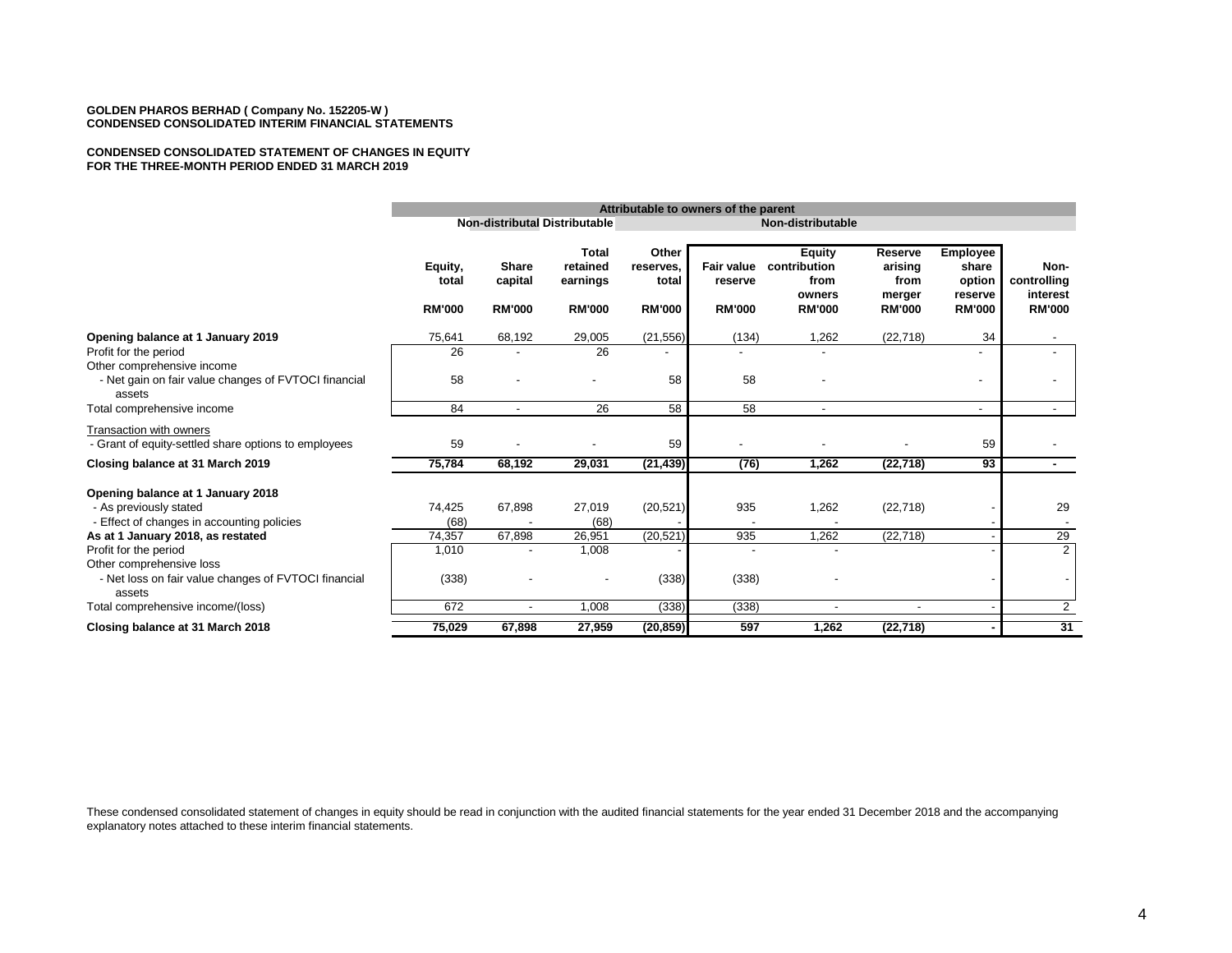#### **CONDENSED CONSOLIDATED STATEMENT OF CASH FLOWS FOR THE THREE-MONTH PERIOD ENDED 31 MARCH 2019**

|                                                         |                | 3 months ended<br>31.03.2019 | 31.03.2018          |
|---------------------------------------------------------|----------------|------------------------------|---------------------|
|                                                         | <b>Note</b>    | Unaudited<br>RM'000          | Unaudited<br>RM'000 |
| <b>Operating activities</b>                             |                |                              |                     |
| Profit before tax                                       |                | 304                          | 1,089               |
| Adjustments for:                                        |                |                              |                     |
| Interest income                                         | 7              | (26)                         | (30)                |
| Interest expenses                                       | $\overline{7}$ | 38                           | 26                  |
| Gain on disposal of property, plant and equipment       | 7              | (1)                          |                     |
| Depreciation of property, plant and equipment           | 7              | 806                          | 951                 |
| Depreciation of investment properties                   | 7              | 58                           | 58                  |
| Property, plant and equipment written off               | 7              |                              | 85                  |
| Reversal of expected credit loss allowance              | $\overline{7}$ |                              | (2)                 |
| Grant equity-settled share options to employees         | $\overline{7}$ | 59                           |                     |
| Provision for retirement benefits                       | 7              | 203                          | 265                 |
| (Reversal)/provision for short-term accumulating        |                |                              |                     |
| compensated absences                                    | $\overline{7}$ | (92)                         | 6                   |
| Total adjustments                                       |                | 1.045                        | 1,359               |
| Operating cash flows before changes in working capital  |                | 1,349                        | 2,448               |
| Changes in working capital                              |                |                              |                     |
| Increase in inventory                                   |                | (1,792)                      | (4, 410)            |
| Increase in trade and other receivables                 |                | (2,034)                      | (1, 219)            |
| (Decrease)/increase in trade and other payables         |                | (1, 117)                     | 1,795               |
| Total changes in working capital                        |                | (4,943)                      | (3,834)             |
| Interest paid                                           |                | (38)                         | (26)                |
| Income taxes refund/(paid)                              |                | 461                          | (117)               |
| Retirement benefits paid                                |                | (762)                        | (74)                |
| Total changes in working capital                        |                | (339)                        | (217)               |
| Net cash flows used in operating activities             |                | (3,933)                      | (1,603)             |
| <b>Investing activities</b>                             |                |                              |                     |
| Purchase of property, plant and equipment               | 10             | (508)                        | (558)               |
| Proceeds from disposal of property, plant and equipment |                | 1                            |                     |
| Placement of deposit with licensed bank                 |                |                              | (2,500)             |
| Interest received                                       |                | 26                           | 30                  |
| Net cash flows used in investing activities             |                | (481)                        | (3,028)             |
| <b>Financing activities</b>                             |                |                              |                     |
| Drawdown from borrowings                                |                | 177                          | 202                 |
| Repayment of borrowings                                 |                | (278)                        | (566)               |
| Net cash flows used in financing activities             |                | (101)                        | (364)               |
| Net decrease in cash and cash equivalents               |                | (4, 515)                     | (4,995)             |
| Cash and cash equivalents at 1 January                  |                | 17,772                       | 10,361              |
| Cash and cash equivalents at 31 December                |                | 13,257                       | 5,366               |

These condensed consolidated statement of cash flows should be read in conjunction with the audited financial statements for the year ended 31 December 2018 and the accompanying explanatory notes attached to these interim financial statements.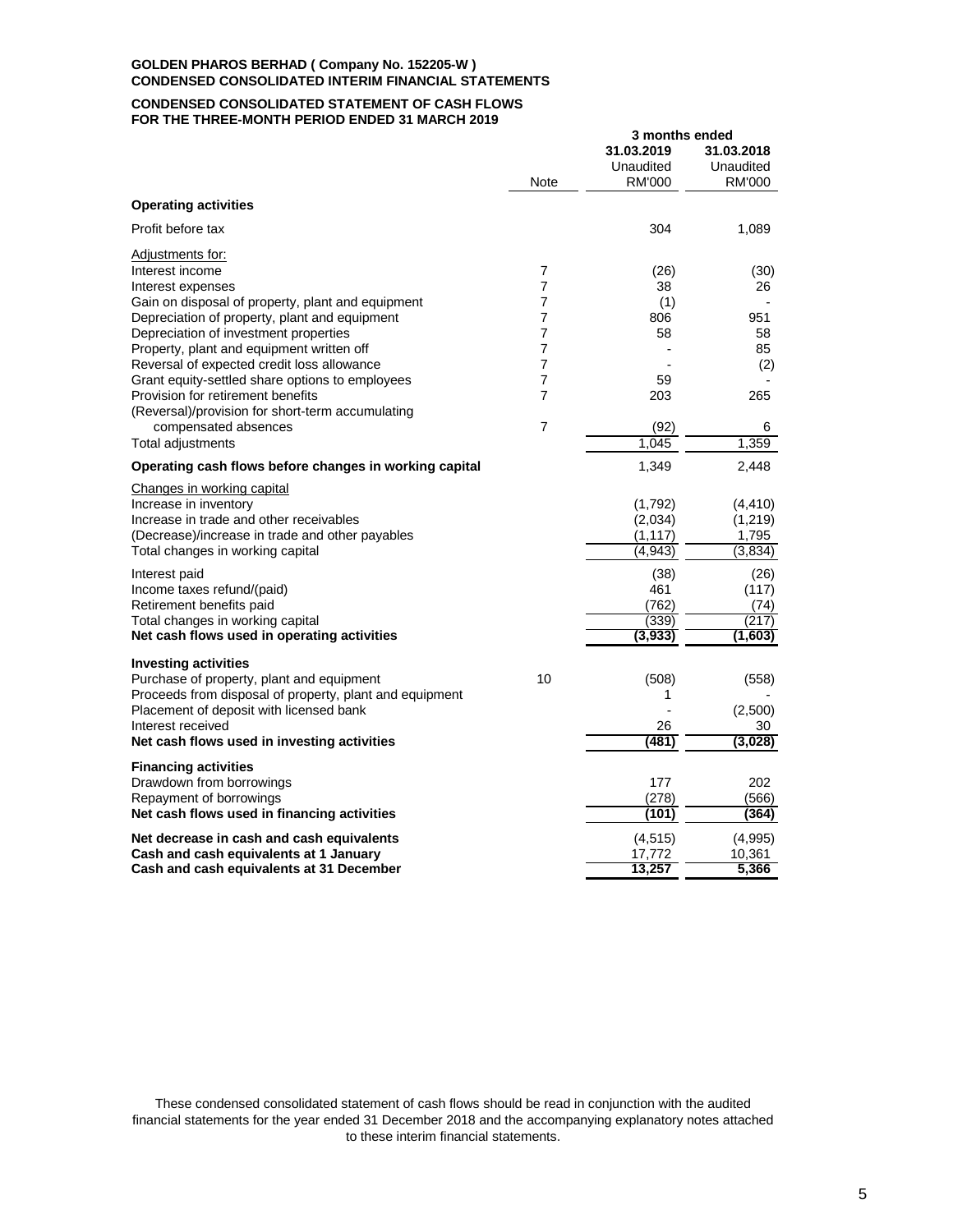#### **1. Corporate information**

Golden Pharos Berhad is a public limited liability company incorporated and domiciled in Malaysia, and is listed on Bursa Malaysia Securities Berhad.

# **2. Basis of preparation**

The condensed financial statements are unaudited and have been prepared in accordance with IAS 34, MFRS 134, *Interim Financial Reporting* and paragraph 9.22 of Bursa Malaysia Securities Berhad's Main Market Listing Requirements. They should also be read in conjunction with the financial statements of the Group for the year ended 31 December 2018 and the accompanying notes attached to the unaudited condensed consolidated financial statements.

#### **3. Significant accounting policies**

The significant accounting policies adopted are consistent with those of the audited financial statements for the year ended 31 December 2018, except for the adoption of the following new and amended MFRSs and IC Interpretation which are applicable to its financial statements and are relevant to its operations:-

On 1 January 2019, the Group adopted the following new and amended MFRSs and IC Interpretation mandatory for annual periods beginning on or after 1 January 2019:

| <b>Effective for</b><br>annual<br>periods<br>beginning on<br>or after |
|-----------------------------------------------------------------------|
| 1 January 2019                                                        |
| 1 January 2019                                                        |
|                                                                       |
| 1 January 2019                                                        |
| 1 January 2019                                                        |
|                                                                       |
| 1 January 2019                                                        |
|                                                                       |
| 1 January 2019                                                        |
|                                                                       |
| 1 January 2019                                                        |
|                                                                       |
| 1 January 2019                                                        |
| 1 January 2019                                                        |
|                                                                       |

The initial application of the abovementioned standards and interpretations did not have any material impact to the financial statements of the Group except as discussed in below:

# **MFRS 16 Leases**

MFRS 16 will replaces MFRS 117 *Leases* , IC Interpretation 4 *Determining whether an Arrangement contains a Lease* , IC Interpretation 115 *Operating Lease-Incentives* and IC Interpretation 127 *Evaluating the Substance of Transactions Involving the Legal Form of a Lease* . MFRS 16 sets out the principles for the recognition, measurement, presentation and disclosure of leases and requires lessees to account for all leases under a single on-balance sheet model similar to the accounting for finance leases under MFRS 117.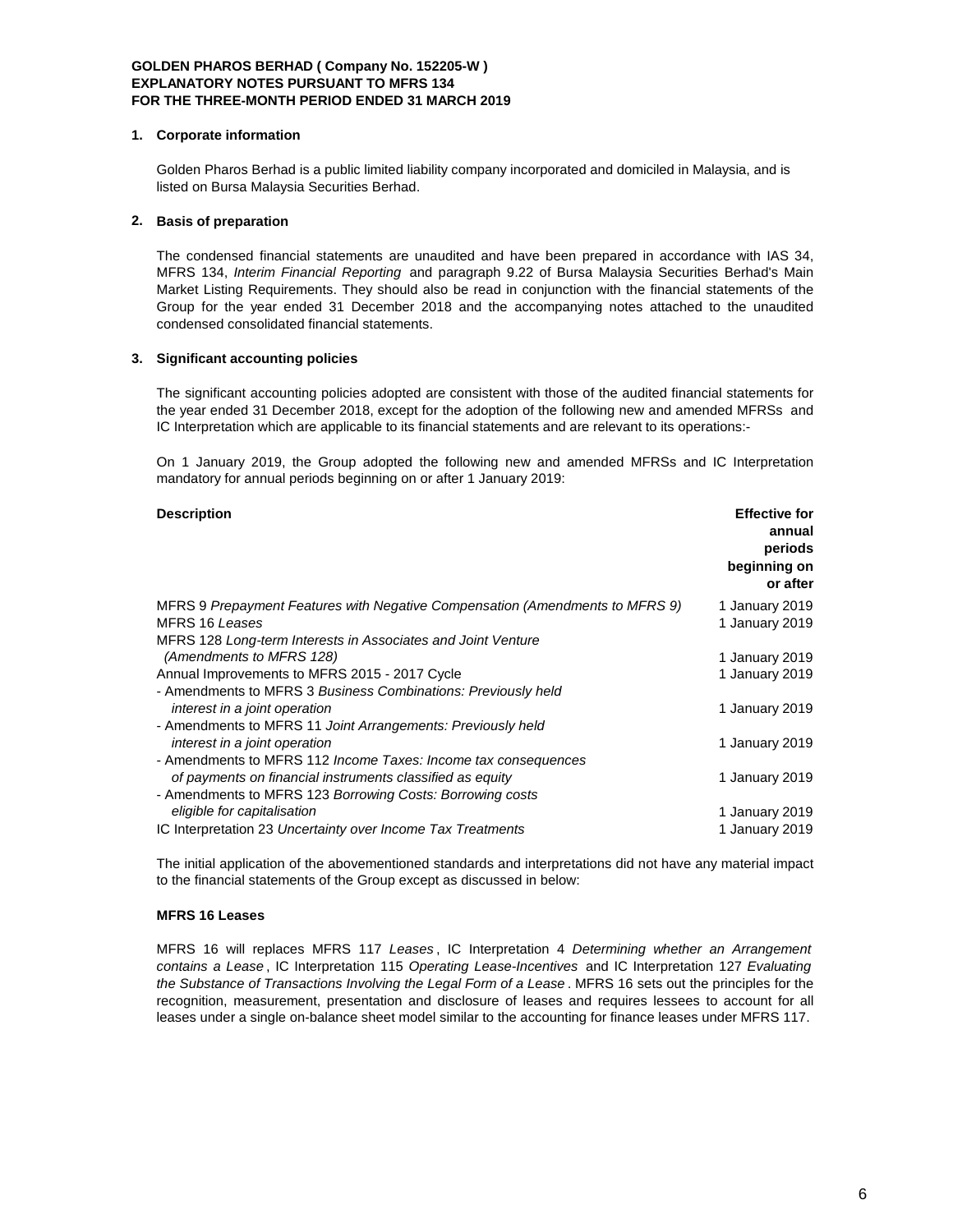#### **3. Significant accounting policies (continued)**

#### **MFRS 16 Leases (continued)**

At the commencement date of a lease, a lessee will recognise a liability to make lease payments and an asset representing the right to use the underlying asset during the lease term. The right-of-use asset is initially measured at cost and subsequently measured at cost (subject to certain exceptions), less accumulated depreciation and impairment losses, adjusted for any remeasurement of the lease liability. The lease liability is initially measured at present value of the lease payments that are not paid at that date. Subsequently, the lease liability is adjusted for interest and lease payments, as well as the impact of lease modifications.

Classification of cash flows will also be affected as operating lease payments under MFRS 117 are presented as operating cash flows, whereas under MFRS 16, the lease payments will be split into a principal (which will be presented as financing cash flows) and an interest portion (which will be presented as operating cash flows).

Lessor accounting under MFRS 16 is substantially the same as the accounting under MFRS 117. Lessors will continue to classify all leases using the same classification principle as in MFRS 117 and distinguish between two types of leases: operating and finance leases. MFRS 16 also requires lessees and lessors to make more extensive disclosures than under MFRS 117.

MFRS 16 is effective for annual periods beginning on or after 1 January 2019.The application of this standard is not expected to have a significant impact on the Group's financial statements.

#### **4. Changes in estimates**

There were no significant changes in estimates that have had a material effect in the current interim results.

# **5. Seasonality of operations**

During the quarter under review, the Group's principal business operations were adversely affected by the seasonal and cyclical factors such as rainy season.

# **6. Segment information**

The Group is organised into business units based on their products and services, and has three operating segments as follows:

- (i) Harvesting, sawmilling, kiln drying of timber and sales of logs and right to log.
- (ii) Manufacturing manufacturing and trading of glass, veneer and woodchips.
- (iii) Others including investment holding, rental of properties, none of which are of a sufficient size to be reported separately.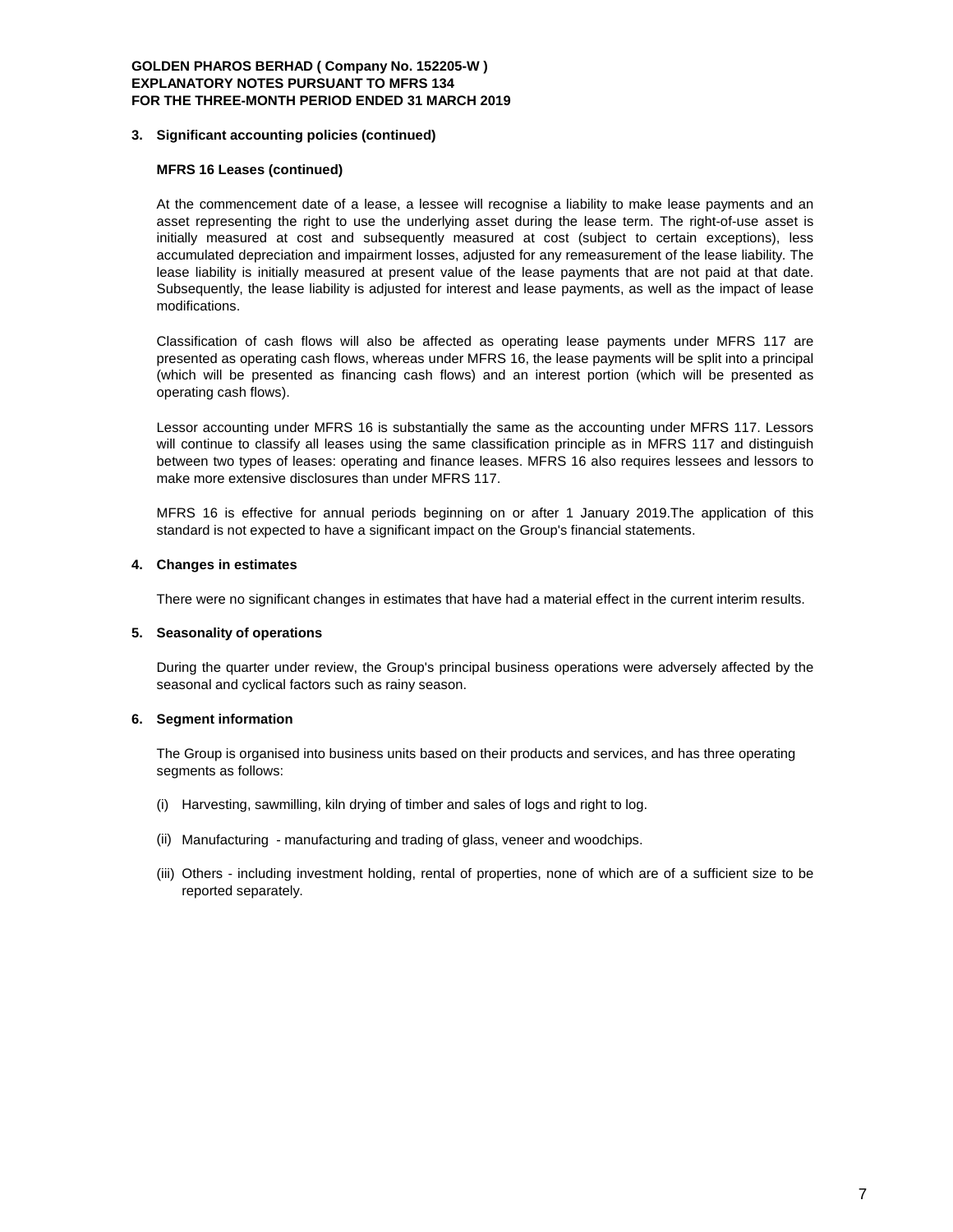# **6. Segment information (continued)**

|                                   | Harvesting,<br>sawmilling and |                      |               |               |
|-----------------------------------|-------------------------------|----------------------|---------------|---------------|
|                                   | kiln drying                   | <b>Manufacturing</b> | <b>Others</b> | Consolidated  |
|                                   | <b>RM'000</b>                 | <b>RM'000</b>        | <b>RM'000</b> | <b>RM'000</b> |
| <b>Results for 3 months ended</b> |                               |                      |               |               |
| 31 December 2019                  |                               |                      |               |               |
| Operating revenue                 | 9,670                         | 5,976                | 6             | 15,652        |
| Other operating income            |                               | 64                   | 12            | 83            |
| <b>Expenses</b>                   | (8, 153)                      | (6,468)              | (810)         | (15,431)      |
| Profit/(loss) before taxation     | 1,524                         | (428)                | (792)         | 304           |
| <b>Results for 3 months ended</b> |                               |                      |               |               |
| 31 December 2018                  |                               |                      |               |               |
| Operating revenue                 | 9,535                         | 6,353                | 6             | 15,894        |
| Other operating income            | 100                           | 43                   | 93            | 236           |
| <b>Expenses</b>                   | (7,940)                       | (6, 240)             | (861)         | (15,041)      |
| Profit/(loss) before taxation     | 1,695                         | 156                  | (762)         | 1,089         |

# **7. Profit before taxation**

Included in the profit before taxation are the following items:

|                                           | <b>Current quarter</b> |                | <b>Cumulative quarter</b> |               |
|-------------------------------------------|------------------------|----------------|---------------------------|---------------|
|                                           |                        | 3 months ended | 3 months ended            |               |
|                                           | 31.03.2019             | 31.03.2018     | 31.03.2019                | 31.03.2018    |
|                                           | <b>RM'000</b>          | <b>RM'000</b>  | <b>RM'000</b>             | <b>RM'000</b> |
|                                           |                        |                |                           |               |
| Interest income                           | (26)                   | (30)           | (26)                      | (30)          |
| Interest expenses                         | 38                     | 26             | 38                        | 26            |
| Depreciation of property, plant and       |                        |                |                           |               |
| equipment                                 | 806                    | 951            | 806                       | 951           |
| Depreciation of investment properties     | 58                     | 58             | 58                        | 58            |
| Gain on disposal of property, plant and   |                        |                |                           |               |
| equipment                                 | (1)                    |                | (1)                       |               |
| Property, plant and equipment written off |                        | 85             |                           | 85            |
| Reversal of expected credit               |                        |                |                           |               |
| loss allowance                            |                        | (2)            |                           | (2)           |
| Grant equity-settled share options to     |                        |                |                           |               |
| employees                                 | 59                     |                | 59                        |               |
| (Reversal)/provision for short-term       |                        |                |                           |               |
| accumulating compensated absences         | (92)                   | 6              | (92)                      | 6             |
| Provision for retirement benefits         | 203                    | 265            | 203                       | 265           |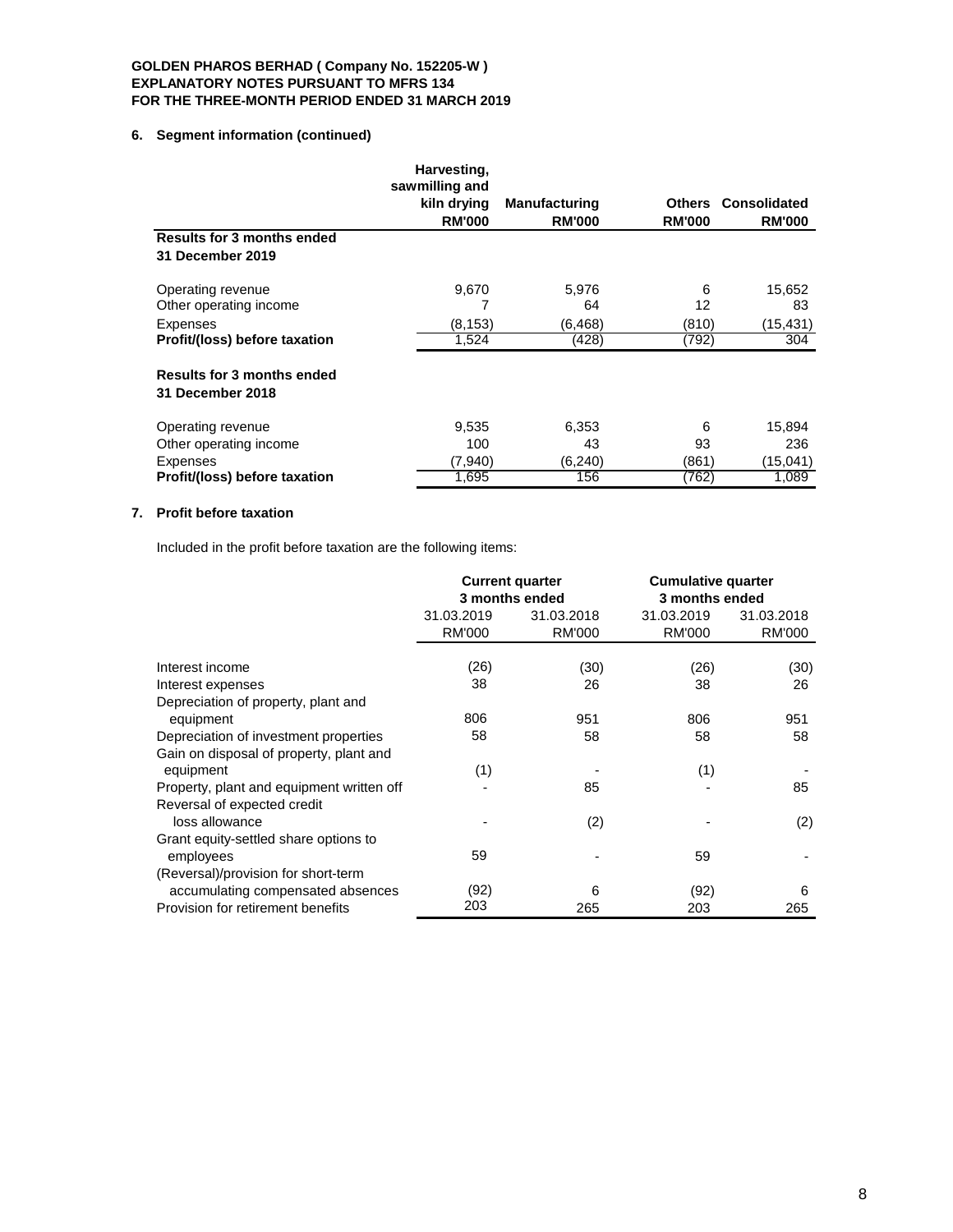#### **8. Income tax expense**

|                                                                |                      | <b>Current quarter</b><br>3 months ended |                      | <b>Cumulative quarter</b><br>3 months ended |
|----------------------------------------------------------------|----------------------|------------------------------------------|----------------------|---------------------------------------------|
|                                                                | 31.03.2019<br>RM'000 | 31.03.2018<br>RM'000                     | 31.03.2019<br>RM'000 | 31.03.2018<br>RM'000                        |
| Current income tax                                             | 241                  | 295                                      | 241                  | 295                                         |
| Deferred income tax                                            | 10                   | (214)                                    | 10                   | (214)                                       |
| Over provision of deferred tax in<br>respect of previous years | 27                   | (2)                                      | 27                   | (2)                                         |
|                                                                | 278                  | 79                                       | 278                  | 79                                          |
| Effective tax rate                                             | 91.4%                | 7.3%                                     | 91.4%                | 7.3%                                        |

Income tax expense is recognised in each interim period based on the best estimate of the weighted average annual income tax rate expected for the full financial year. For the current financial period under review, the Group's effective tax rate was higher than statutory tax rate due to certain expenses which were not deductible for tax purposes and due to the fact that the taxation is arising out of profit making subsidiaries whereas the group profit before tax is minimal due to heavy losses incurred by certain subsidiaries and also due to elimination of inter-company transaction.

# **9. Earnings per share**

Basic earnings per share amounts are calculated by dividing profit for the period, net of tax, attributable to owners of the parent by the weighted average number of ordinary shares outstanding during the period.

|                                                                                                                 |          |            | <b>Current quarter</b><br>3 months ended | <b>Cumulative quarter</b><br>3 months ended |            |  |
|-----------------------------------------------------------------------------------------------------------------|----------|------------|------------------------------------------|---------------------------------------------|------------|--|
|                                                                                                                 |          | 31.03.2019 | 31.03.2018                               | 31.03.2019                                  | 31.03.2018 |  |
| Earnings net of tax attributable to<br>owners of the parent used in the<br>computation of earnings<br>per share | (RM'000) | 26         | 1.008                                    | 26                                          | 1,008      |  |
| Weighted average number<br>of ordinary shares in issue                                                          | 000)     | 135,135    | 134.547                                  | 135,135                                     | 134,547    |  |
| Basic earnings per share                                                                                        | (sen)    | 0.02       | 0.75                                     | 0.02                                        | 0.75       |  |

# **10. Property, plant and equipment**

During the three-month period ended 31 March 2019, the Group has acquired property, plant and equipment at a cost of RM508,000 (31 March 2018: RM558,000). As at 31 March 2019, the total depreciation charged for the property, plant and equipment was RM806,000 (31 March 2019: RM915,000). There were no property, plant and equipment were written off by the Group during the three-month period ended 31 March 2019 (31 March 2019: RM85,000). This has been included in other operating expenses in the statement of profit and loss and other comprehensive income.

The Group has also disposed of assets with a carrying amount of RMNil during the three-month period ended 31 March 2019 (31 March 2018:RMNil), resulting in a gain on disposal of RM1,000 (31 March 2019: RMNil), recognised and included in other income in the statement of profit or loss and other comprehensive income.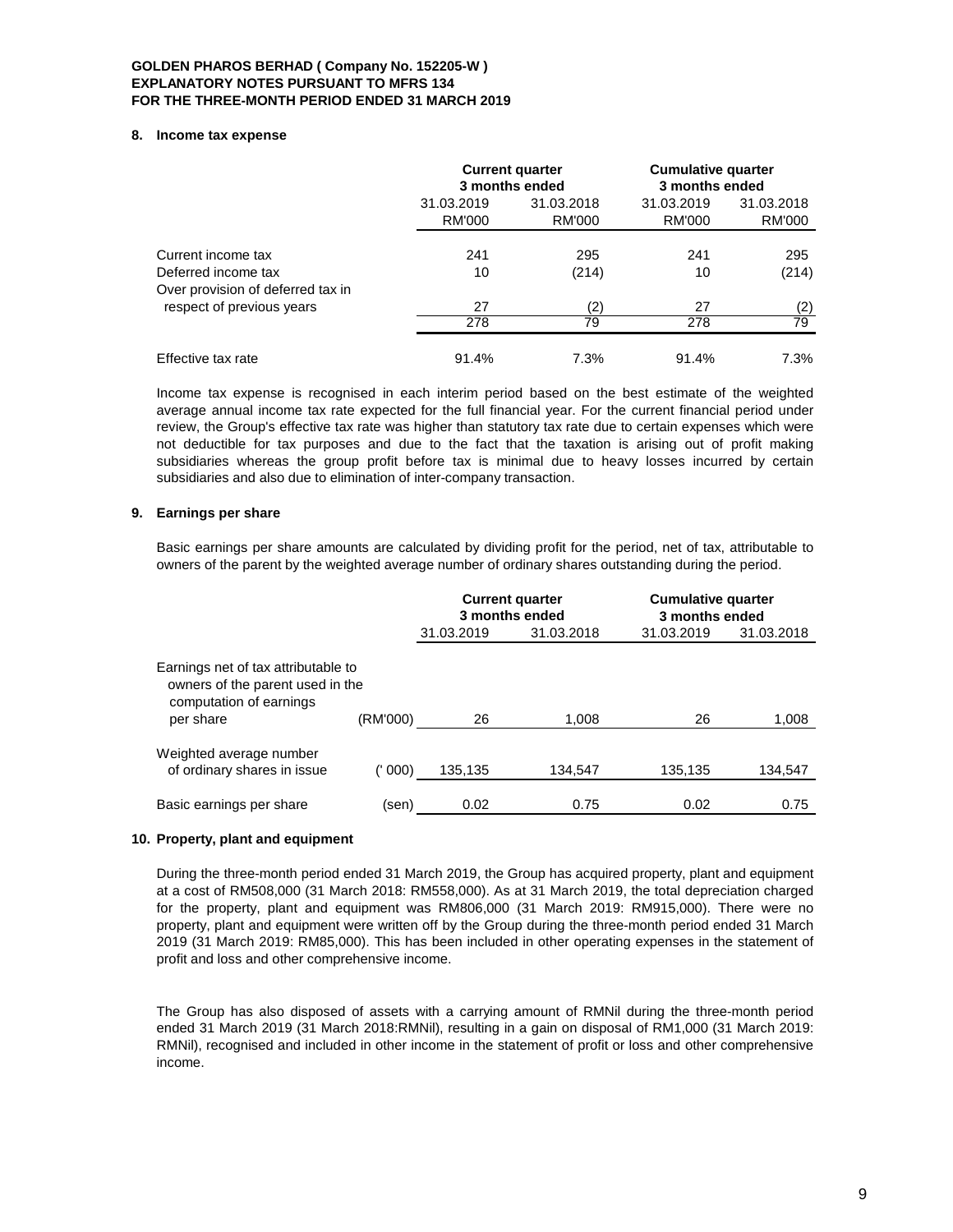#### **11. Goodwill**

|                                                                                    | Goodwill<br><b>RM'000</b> |
|------------------------------------------------------------------------------------|---------------------------|
| Cost:                                                                              |                           |
| At 1 January 2018/31 December 2018/31 March 2019                                   | 613                       |
| <b>Accumulated impairment:</b><br>At 1 January 2018/31 December 2018/31 March 2019 | (613)                     |
| Net carrying amount:<br>At 1 January 2018/31 December 2018/31 March 2019           |                           |

# **12. Fair value hierarchy**

The Group uses the following hierarchy for determining the fair value of all financial instruments carried at fair value:

Level 1 - Quoted (unadjusted) market prices in active markets for identical assets or liabilities

- Level 2 Valuation techniques for which the lowest level input that is significant to the fair value measurement is directly or indirectly observable
- Level 3 Valuation techniques for which the lowest level input that is significant to the fair value measurement is unobservable

As at the reporting date, the Group held the following financial assets that are measured at fair value:

|                                                                   | Total  | Level 1 | Level 2                  | Level 3 |
|-------------------------------------------------------------------|--------|---------|--------------------------|---------|
|                                                                   | RM'000 | RM'000  | RM'000                   | RM'000  |
| 31 March 2019                                                     |        |         |                          |         |
| Fair value through other comprehensive<br>income financial assets |        |         |                          |         |
| Equity shares                                                     | 1.422  | 1.422   | $\overline{\phantom{0}}$ |         |
| 31 December 2018                                                  |        |         |                          |         |
| Fair value through other comprehensive<br>income financial assets |        |         |                          |         |
| Equity shares                                                     | 1.364  | 1.364   | ٠                        |         |

No transfer between any levels of the fair value hierarchy took place during the current interim period and the comparative period. There were also no changes in the purpose of any financial assets that subsequently resulted in a different classification of that assets.

The Group does not hold credit enhancements or collateral to mitigate credit risk. The carrying amount of financial assets therefore represents the potential credit risk.

# **13. Cash and bank balances**

Cash and bank balances comprised the following amounts:

|                                 | 31.03.2019<br>RM'000 | 31.12.2018<br><b>RM'000</b> |
|---------------------------------|----------------------|-----------------------------|
| Cash at banks and in hand       | 5,406                | 8,701                       |
| Deposits in licensed banks      | 8,891                | 10,111                      |
|                                 | 14.297               | 18,812                      |
| Less:                           |                      |                             |
| Bank overdraft                  |                      |                             |
| Deposits in licensed banks      | (1,040)              | (1,040)                     |
| Total cash and cash equivalents | 13.257               | 17.772                      |
|                                 |                      |                             |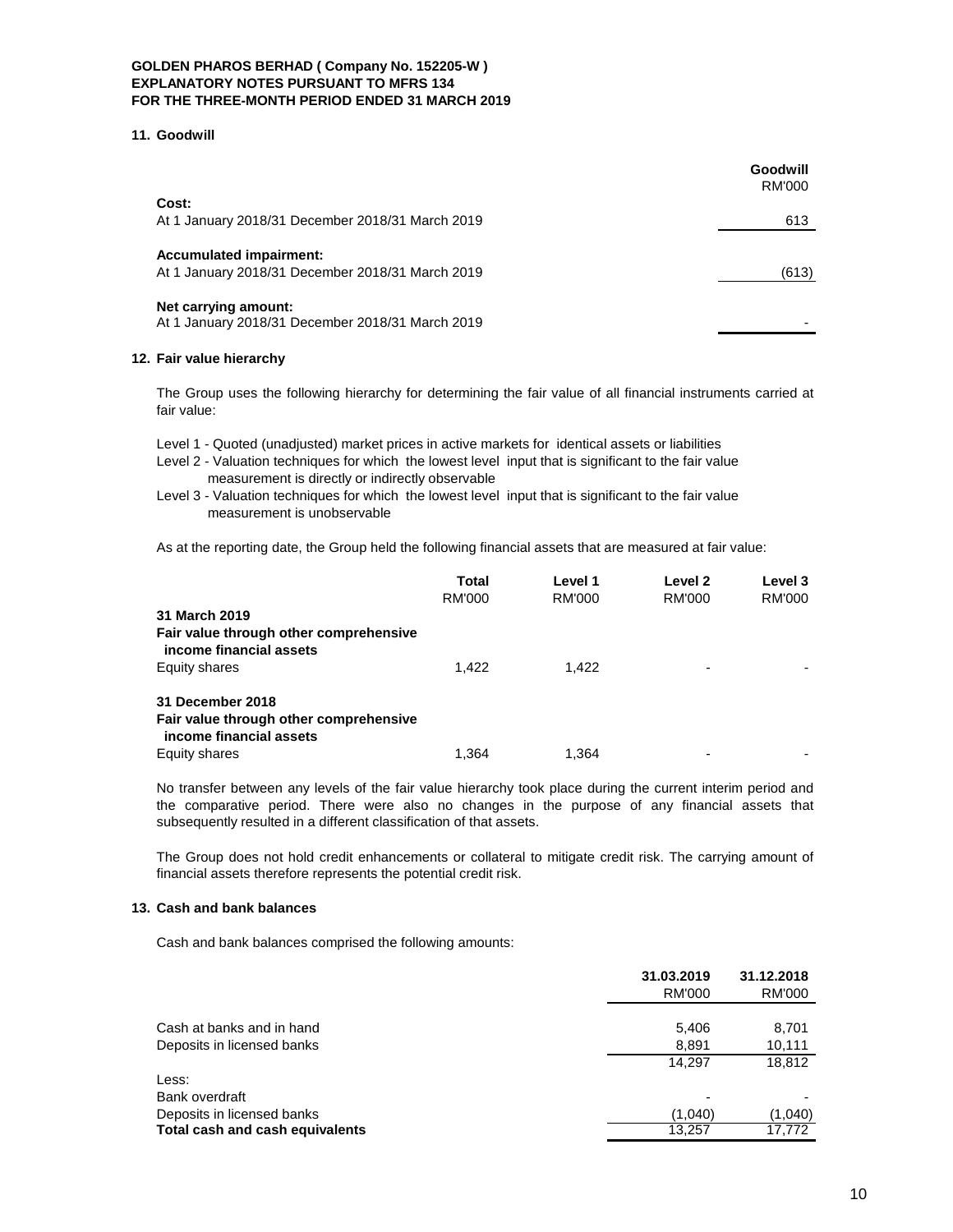#### **14. Share capital**

There were no issuances, cancellation, repurchases, resale and repayments of debts and equity securities for the financial period ended 31 March 2019.

#### **15. Borrowings**

|                  | 31.03.2019<br><b>RM'000</b> | 31.12.2018<br>RM'000 |
|------------------|-----------------------------|----------------------|
| <b>Current</b>   |                             |                      |
| Secured          | 288                         | 496                  |
| Non-current      |                             |                      |
| Secured          | 1,432                       | 1,271                |
| Total borrowings | 1,720                       | 1,767                |
|                  |                             |                      |

# **16. Dividend**

There was no dividend declared by the Company during the financial period ended 31 March 2019 (31 March 2018: RMNil).

# **17. Commitments**

|                                                                                              | 31.03.2019<br><b>RM'000</b>     | 31.12.2018<br><b>RM'000</b> |
|----------------------------------------------------------------------------------------------|---------------------------------|-----------------------------|
| Capital expenditure<br>Approved and contracted for:<br>Plant and machinery<br>Motor vehicles | 413<br>$\overline{\phantom{0}}$ | 4,700                       |
| Approved but not contracted for:<br>Plant and machinery<br>Motor vehicles                    | 637<br>200<br>1,250             | 1,050<br>200<br>5,950       |

# **18. Related party transactions**

The following table provides information on the transactions which have been entered into with related parties during the three-month periods ended 31 March 2019 and 31 December 2018 as well as the balances with the related parties as at 31 March 2019 and 31 December 2018:

|                                                                        |            | <b>Secretarial</b><br>fee<br>RM'000 | <b>Expenses</b><br>paid by<br>parties<br>RM'000 | <b>Amounts</b><br>owed to<br>parties<br>RM'000 |
|------------------------------------------------------------------------|------------|-------------------------------------|-------------------------------------------------|------------------------------------------------|
| Entities with significant influence over the Group:<br>Holding company |            |                                     |                                                 |                                                |
| Terengganu Incorporated Sdn. Bhd. ("TISB")                             | 31.03.2019 |                                     | ۰                                               | 15.274                                         |
|                                                                        | 31.12.2018 | 5                                   |                                                 | 15,274                                         |
| A corporate shareholder                                                |            |                                     |                                                 |                                                |
| Lembaga Tabung Amanah Warisan                                          | 31.03.2019 |                                     |                                                 | 640                                            |
| Negeri Terengganu ("LTAWNT")                                           | 31.12.2018 |                                     |                                                 | 640                                            |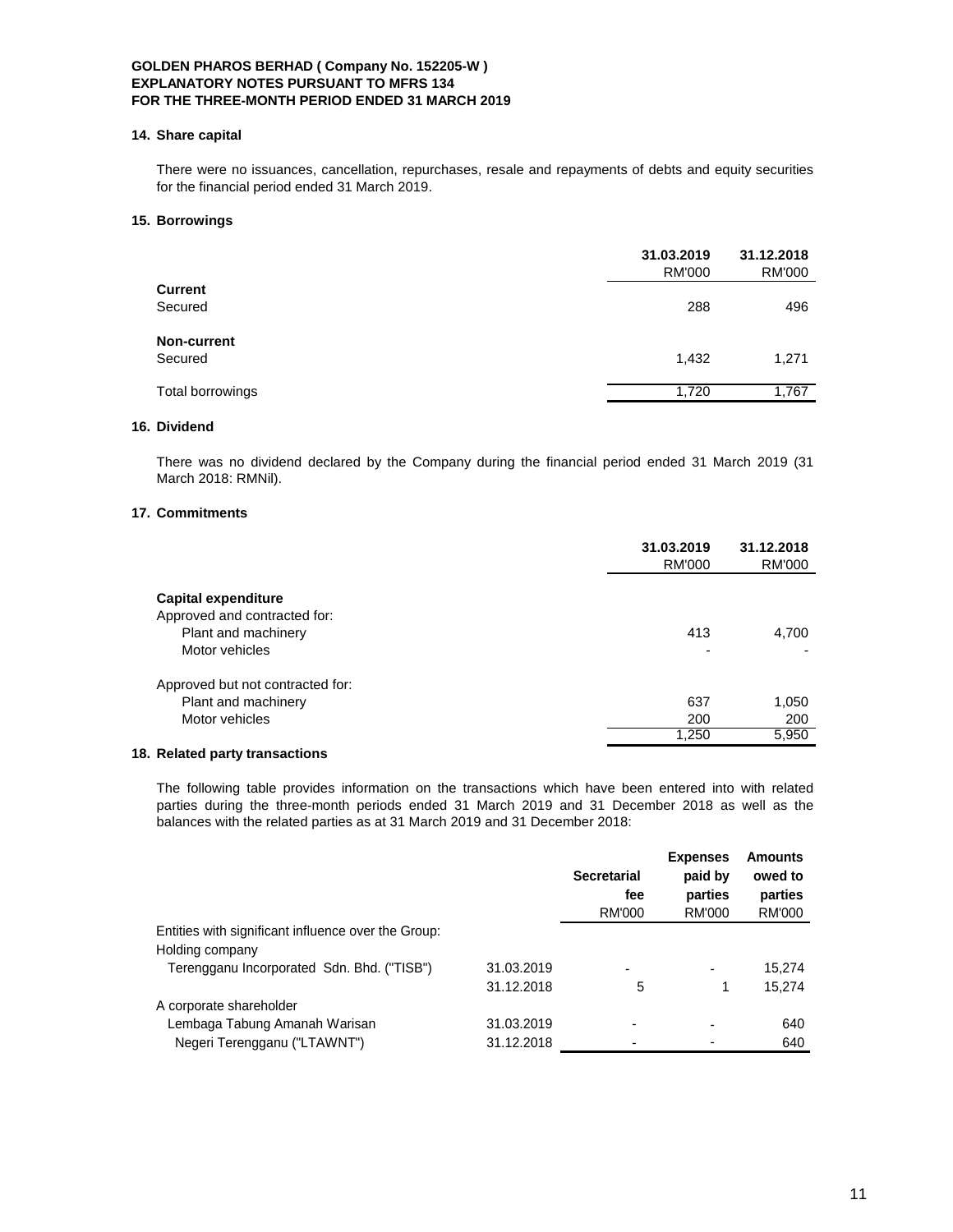#### **GOLDEN PHAROS BERHAD ( Company No. 152205-W ) EXPLANATORY NOTES PURSUANT TO BURSA MALAYSIA LISTING REQUIREMENT: CHAPTER 9, APPENDIX 9B, PART A FOR THE THREE-MONTH PERIOD ENDED 31 March 2019**

#### **19. Performance review**

# **(a) Current Quarter vs Corresponding Quarter of Previous Period (1Q2019 vs 1Q2018)**

The Group registered a revenue of RM15.65 million for the current quarter ended 31 March 2019 ("1Q2019") as compared with RM15.89 million reported in the previous year's corresponding quarter ("1Q2018"). In terms of profitability, the Group posted a profit before taxation of RM0.30 million in the current quarter as compared with a profit before taxation of RM1.09 million in the previous year's corresponding quarter.

Although the Group registered a lower profit before taxation during 1Q2019 as compared with 1Q2018, the Group has shown profit momentum with seven consecutive profitable quarters recorded since third quarter 2017.

#### **Harvesting, sawmilling and kiln drying segment**

During the quarter under review, the harvesting, sawmilling and kiln drying segment reported a revenue of RM9.67 million, 1% higher than the revenue of RM9.54 million in 1Q2018. This improved revenue however was not translated into the segment's profit in 1Q2019 whereby the segment posted a 10% lower profit before taxation against in 1Q2018.

The internal logs extraction was adversely affected by the rainy season in the early period of 1Q2019. Consequently, the total logs harvested reduced by 41% in 1Q2019 to 7,082 hoppus tonne from 11,916 hoppus tonne in 1Q2018.

#### **Manufacturing segment**

The manufacturing segment, which is the manufacturing activities of glass, veneer and woodchip of the Group, reported a reduction in revenue by 6% in 1Q2019 as compared with 1Q2018. As a result, the segment posted a loss before taxation of RM0.43 million as compared with a profit before taxation of RM0.16 million in 1Q2018.

The glass operation was still affected by the non-recoverability of construction sectors since early 2018, led to the postponements of the glass order. Meanwhile, the veneer operation has just started in 3Q2018 and the revenue generated was minimal due to low running capacity.

#### **Other segment**

Other segment which refers to the investment holding and rental of properties activity of the Group, has recorded marginal revenue from its rental. There was a slight increase in loss, primarily contributed by the reduction in segment's other operating income by 87%.

#### **20. Material change in performance of operating segments of current quarter compared with immediate preceding quarter**

|                        | <b>Current</b><br>quarter | <b>Immediate</b><br>preceding<br>quarter |  |
|------------------------|---------------------------|------------------------------------------|--|
|                        | 31.03.2019                | 31.12.2018                               |  |
|                        | <b>RM'000</b>             | RM'000                                   |  |
| Revenue                | 15,652                    | 21,593                                   |  |
| Profit before taxation | 304                       | 166                                      |  |

Despite the reduction in the Group's revenue by 28% in 1Q2019, the Group's result slightly improved to RM0.30 million in 1Q2019 from RM0.17 million reported in the immediate preceding quarter ("4Q2018"). The slight improvement in the Group's profitability in 1Q2019 was primarily contributed by the major reduction in other segment's expenses.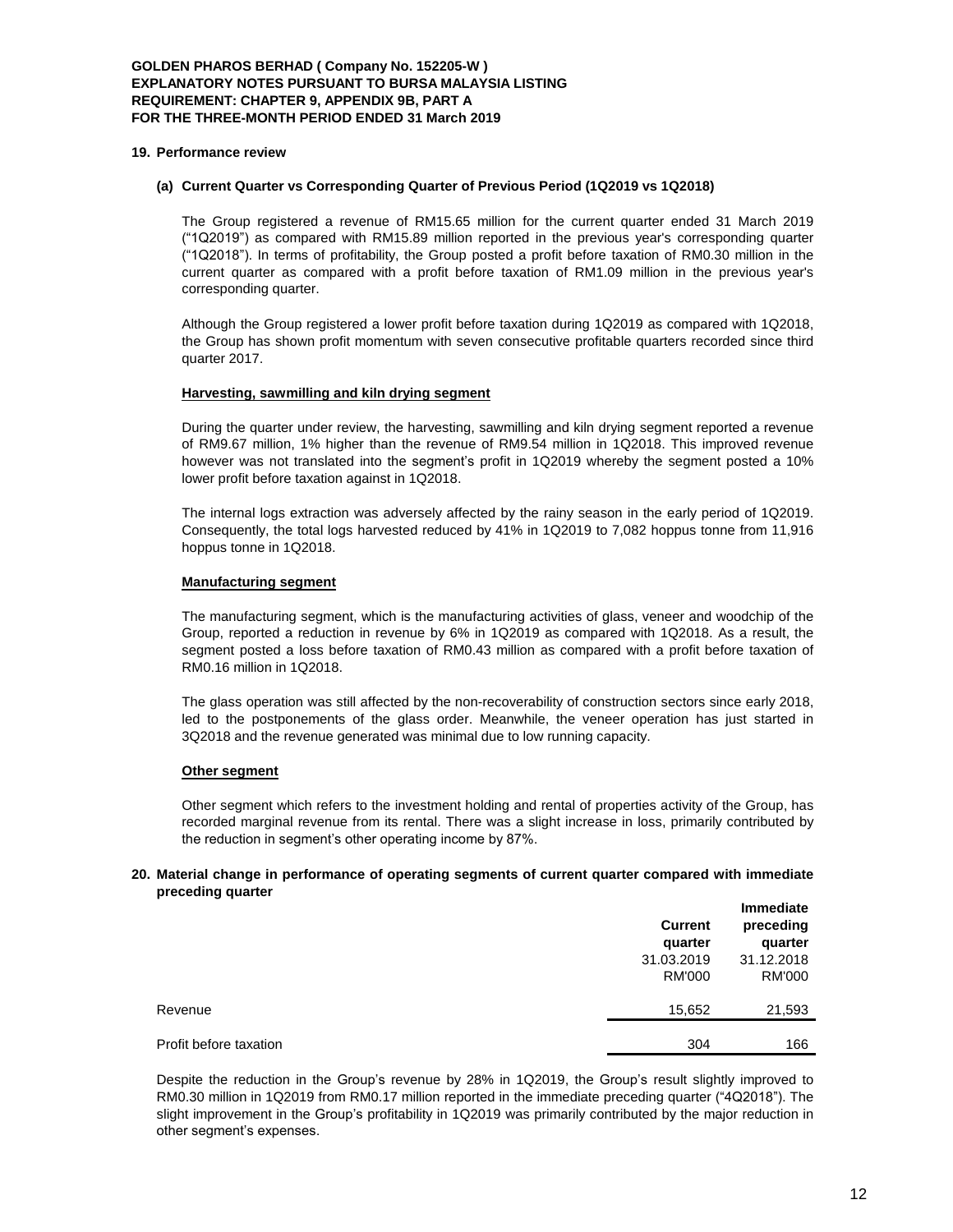# **GOLDEN PHAROS BERHAD ( Company No. 152205-W ) EXPLANATORY NOTES PURSUANT TO BURSA MALAYSIA LISTING REQUIREMENT: CHAPTER 9, APPENDIX 9B, PART A FOR THE THREE-MONTH PERIOD ENDED 31 March 2019**

#### **20. Material change in performance of operating segments of current quarter compared with immediate preceding quarter (continued)**

During the quarter under review, the harvesting, sawmilling and kiln drying segment posted a profit before taxation of RM1.52 million and revenue of RM9.67 million. If compared with 4Q2018's profit before taxation of RM2.39 million and revenue of RM15.68 million, the profit and revenue reduced by 36% and 38% respectively. The reduction was in line with the lower proceeds from site clearance for forest plantation amounted to RM2.39 million in 4Q2018 as compared with RM1.97 million in 1Q2019.

While the manufacturing segment showed unfavourable result by registering an increase in loss before taxation from RM0.17 million in 4Q2018 to RM0.43 million in 1Q2019, despite the increase in the segment's revenue by 1%. This situation was primarily contributed by the increase in the operating expenses of the segment's veneer operation during 1Q2019.

Other segment reported better position in 1Q2019 where the segment's loss before taxation decreased significantly to RM0.79 million from RM2.06 million reported in 4Q2018. The better performance in the quarter under review was contributed by the non-recurrence of the segment's one-off expenses incurred during 4Q2018.

# **21. Commentary on prospect**

#### **Harvesting, sawmilling and kiln drying of timber**

Internal logs extraction and mid-stream activities are expected to improve in the coming quarters as the weather conditions improve. Further, the active logging compartment is expected to increase as six licenses were approved in 1Q2019 which would benefit the logging operations in 2Q2019. As such, the segment is expected to generate better result in next quarter with the anticipated logs production improved.

# **Manufacturing**

The market environment and construction projects situation will cause greater challenge to the glass segment of the Group. Competition remains very stiff especially in the local market as the customers demand price reduction and longer credit terms.

Veneer operation is expected to improve as the operating subsidiary has entered into a Service Level Agreement with a third party that will increase running capacity and in turn will increase the revenue to the Group.

The management will continue to intensify its effort to improve efficiency, productivity and profitability of the Group for the current financial year.

# **22. Changes in material litigation**

There was no material litigation against the Group.

#### **23. Dividend payable**

There was no dividend paid by the Company during the financial period ended 31 March 2019 (31 March 2018: RMNil).

#### **24. Risks and policies of derivatives**

The Group did not enter into any derivative during the financial period ended 31 Maarch 2019 or the previous financial year ended 31 December 2018.